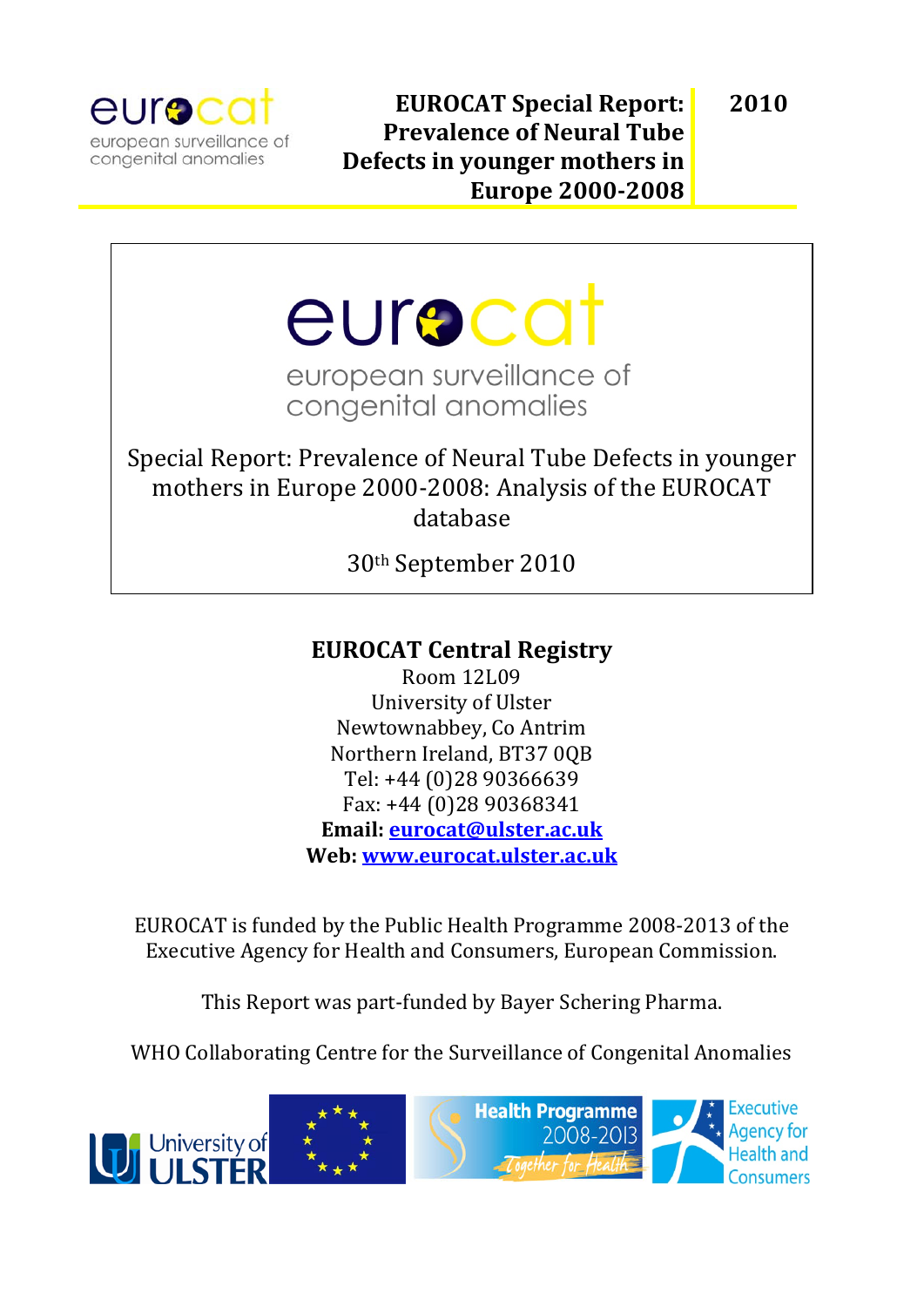Prevalence of Neural Tube Defects in younger mothers in Europe 2000‐2008: Analysis of the EUROCAT database

#### M Loane, H Dolk & EUROCAT Working Group\*

\* (M Haeusler, Styria, Austria, V Nelen, Antwerp, Belgium; I Barisic, Zagreb, Croatia; E Garne, Odense, Denmark; B Khoshnood, Paris, France ; B Doray, Strasbourg, France; A Queisser‐Luft, Mainz, Germany; A Rissmann, Saxony‐Anhalt, Germany; M O'Mahony, Cork & Kerry, Ireland; B Mc Donnell, Dublin, Ireland; C Mullaney, SE Ireland; E Calzolari, Emilia Romagna, Italy; A Pierini, Tuscany, Italy ; M Gatt, Malta ; H de Walle, Netherlands ; A Latos‐Bielenska, Wielkopolska, Poland ; C Dias, Portugal ; J Salvador, Barcelona, Spain; L Arriola, Basque Country, Spain; M Addor, Vaud, Switzerland; E Draper, E Mid & S York, UK; J Rankin, N England, UK; P Boyd, Thames Valley, UK; D Tucker, Wales, UK and D Wellesley, Wessex, UK).

Funding and Publication

This study was funded by Bayer Schering Pharma. This Report is the text of the Final Report submitted to them on 30 Setpember 2010. The Report was uploaded to the EUROCAT website in January 2014.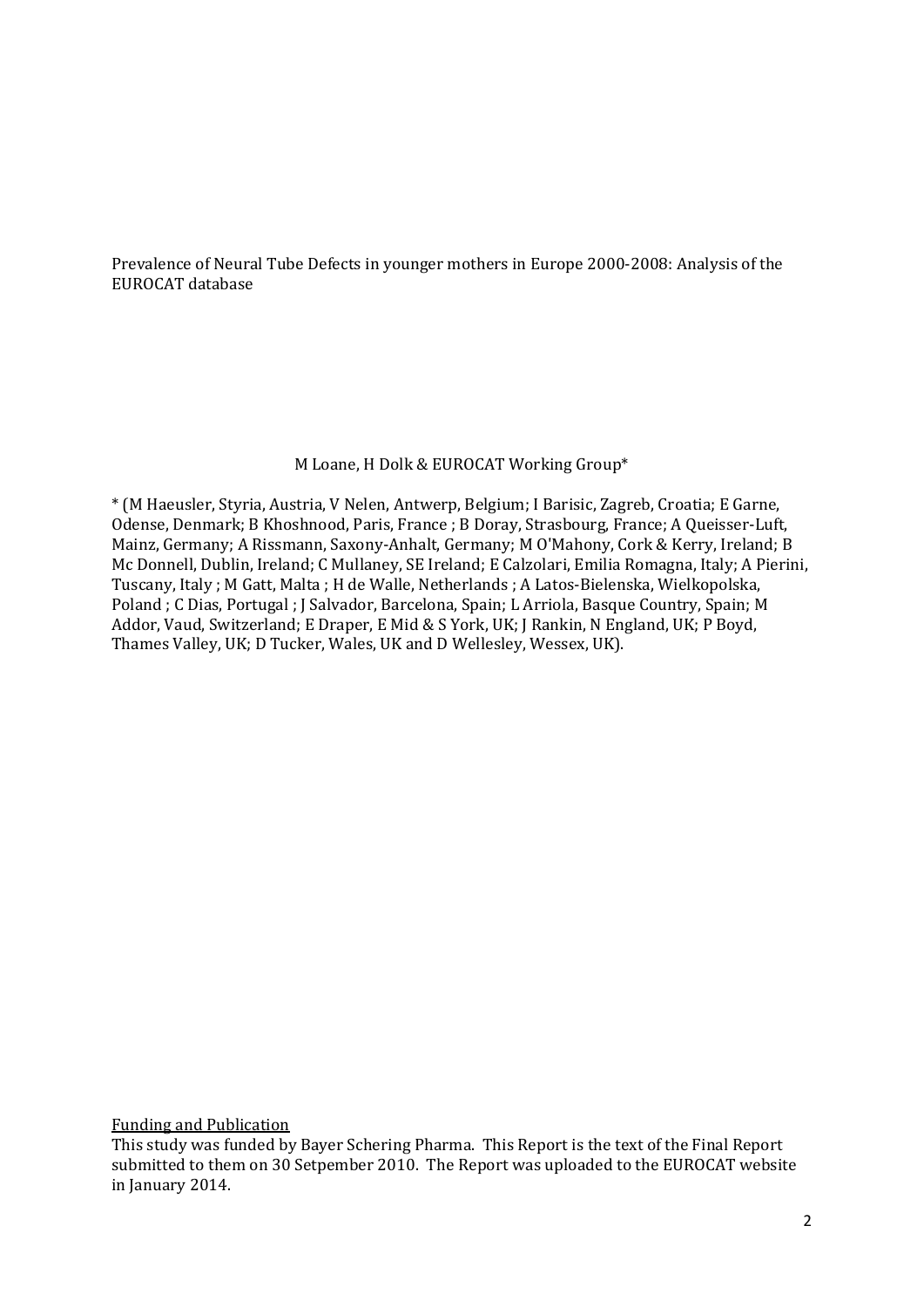# **Background**

In Europe, the prevalence of neural tube defects (NTD) excluding chromosomal anomalies is 9.43 per 10,000 births, 2000‐ 2008, and accounts for approximately 5% of all congenital anomalies 1. Teenage mothers have a significantly greater risk of NTD compared to older mothers, particularly anencephaly 2. One explanation is that teenage mothers are less likely to take periconceptional folic acid or have poorer nutrition. However, it is not clear why this would not apply to their risk of spina bifida. Previous studies have not analysed specific risks in the younger teenage mothers <20 years of age.

Aims of study:

- 1. To investigate the risk of NTD in younger teenage mothers (<15 years, 15 years, 16 years, 17 years, 18 years, 19 years) compared to mothers aged 25‐29 years (baseline).
- 2. To update the risk estimate in Loane et al 2 for NTD in mothers <20 years, with more years of data (adding 2005‐2008 to 2000‐2004) compared to mothers aged 25‐29 years.

# Methodology

EUROCAT (European Surveillance of Congenital Anomalies) is a network of population‐based registries established in 1979 to conduct epidemiologic surveillance of congenital anomalies in Europe. It currently has over 40 member registries in 20 countries covering a quarter of all births in EU 3. Information on each of the member registries and their methods of case ascertainment are available on the EUROCAT website 4. The EUROCAT Central Registry database consists of all cases of congenital anomalies notified by regional or national registries including live born cases (LB), cases resulting in fetal deaths from twenty weeks gestational age (FD) and cases that were subsequently terminated following prenatal diagnosis of a congenital anomaly (TOPFA). The EUROCAT database is not a static database as registries receive case notifications on an ongoing basis from

a variety of local sources and once verified the additional cases are included in the next data transmission to EUROCAT.

Registries with data on maternal age for at least 80% of all births in the population covered by the registry were included in the study. The final study population consisted of 25 registries in 15 European countries. Two countries (Croatia and Poland) were unable to provide the number of births to mothers <20 years by single year of age (<=15, 16, 17, 18 and 19 years) hence they were only included in the analysis using the 5 standard maternal age groups (<20, 20‐ 24, 25‐29, 30‐34 and 35+ years). Maternal age was recorded for 98.99% of the birth population 2000‐2008, although this varied by registry from 83%‐100%.

Cases of neural tube defects (NTD) identified by the following ICD9 /ICD10 codes: 740, 741, 7420, Q00, Q01 and Q05 were extracted from the central database 2000‐2008. NTD cases were classified into three mutually exclusive groups: anencephaly, spina bifida (without anencephaly or encephalocele), and encephalocele (without anencephaly). NTD cases with chromosomal anomalies were excluded from the study.

## Maternal Age Corrections

Since many NTD result in TOPFA, there was a potential bias in the data measuring maternal age among NTD cases compared to maternal age of non‐NTD births occurring in the population. Therefore maternal age corrections were applied to mothers of all TOPFA cases by assuming that cases would have survived to term (40 weeks) if a termination had not taken place. The child's expected date of delivery (EDD) was calculated by adding the number of weeks from TOPFA to delivery at 40 weeks to get the EDD. For instance, the EDD of a case terminated at 15 weeks on the 1st January 2001 would be 25<sup>th</sup> June 2001, assuming 40 weeks GA. Maternal age of the TOPFA case was then corrected to maternal age at the EDD, rather than maternal age at TOPFA.

Maternal age correction factors were applied to 882 mothers of TOPFA cases in the teenage mother analysis and 2,759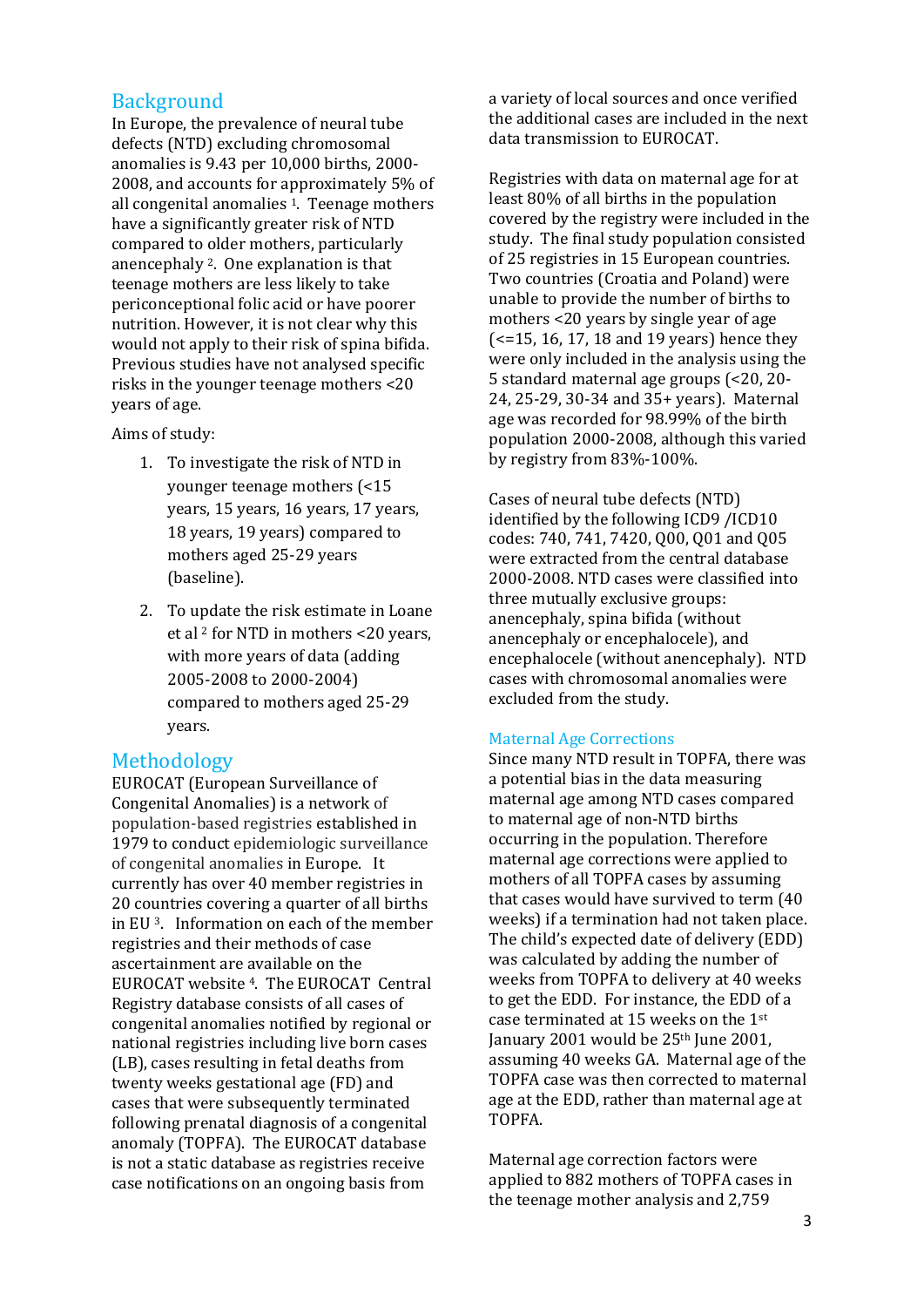mothers of TOPFA cases in the standard maternal age analysis. GA, full DOB of TOPFA case and full maternal DOB information were available for 89.0% of TOPFA cases in the teenage mother analysis. Antwerp, Mainz & Saxony‐Anhalt provide maternal year of birth only, thus maternal age corrections use 30th June as substitute day and month of birth for these registries. In addition, Saxony‐Anhalt only provides month and year of birth for each case so correction calculations substitute unknown day of birth with the 15th of each month of birth. EDD for these 3 registries accounted for 7.9% of TOPFA cases. Actual maternal age at TOPFA was used in 27 cases (3.1%) as no GA info was available for 10 cases and maternal DOB (day, month or year) was unavailable for a further 17 cases. Maternal age was uncorrected for 129 (4.7%) of TOPFA cases in the standard maternal age analysis, where the actual maternal age at TOPFA was used.

#### Statistical Analysis

Total prevalence rates per 10,000 births were calculated within each maternal age group as:

 the number of cases among LB + FD + TOPFA for specific age group/ total number of livebirths + stillbirths in the population for specific age group\* 10,000.

The maternal age analysis consisted of 2 component parts:

- 1. analysis of NTD risk in teenage mothers compared to the baseline maternal age group (mothers aged 25‐29 years)
- 2. analysis of maternal age specific risks in mothers <20, 20‐24, 30‐34 and 35+ years mothers compared to the baseline maternal age group (mothers aged 25‐29 years).

Maternal age was entered as a categorical variable (4 maternal age groups: <18, 18, 19, 25‐29 years) in models examining risk in teenage mothers, and 5 maternal age groups for the standard maternal age analysis. The risks to teenage mothers was restricted to mothers <18 years, 18 years and 19 years as some registries had no births to mothers <=15 and/or 16 years in their population. Poisson regression

models were used to assess relative risks (RR) of NTD after adjusting for country.

The Poisson models presented relative risk (RR) estimates and 95% confidence intervals (CI) relative to the maternal age baseline group (mothers 25‐29 years). Country specific relative risks were also modelled with and without maternal age correction factors. Due to multiple testing of differences between age groups in each country, some significant results will be expected by chance. Statistical analysis was conducted using STATA version 9.0 (StataCorp LP, College Station, TX, USA).

# **Results**

The study population included 25 registries in 15 countries covering approximately 4.1 million births. Mothers <20 years accounted for 4.7% of all births, ranging from 1.0% in Switzerland to 8.6% in the UK (Figure 1).

A total of 4,207 cases of NTD excluding those with additional chromosomal anomalies were extracted from the EUROCAT database, of which 29 (0.7%) were excluded from the study as maternal age was not recorded, giving a final total of 4,178 cases with maternal age known. Livebirths accounted for 28.8% of cases, fetal deaths for 5.2% and TOPFA for 66.0% of cases. Half of the NTD cases (50.2%) were spina bifida, 38.3% were anencephalus and 11.5% were encephalocele. The total prevalence of NTD, anencephalus, encephalocele and spina bifida are presented in Table 1.

#### Teenage Mother Analysis

There were 193,205 births to teenage mothers in 23 registries in 13 countries participating in the teenage mother analysis. Livebirths accounted for 25.2% of cases, fetal deaths for 5.2% and TOPFA for 69.9% of cases. The total prevalence of NTD was 14.46 per 10,000 births in mothers <18 years, 12.07 in mothers aged 18 years and 11.22 in mothers aged 19 years compared to 10.17 in mothers aged 25‐29 years. The mean GA at birth was 35 weeks for anencephalus cases, 36 weeks for encephalocele cases and 37 weeks for spina bifida cases. For non‐TOPFA anencephalus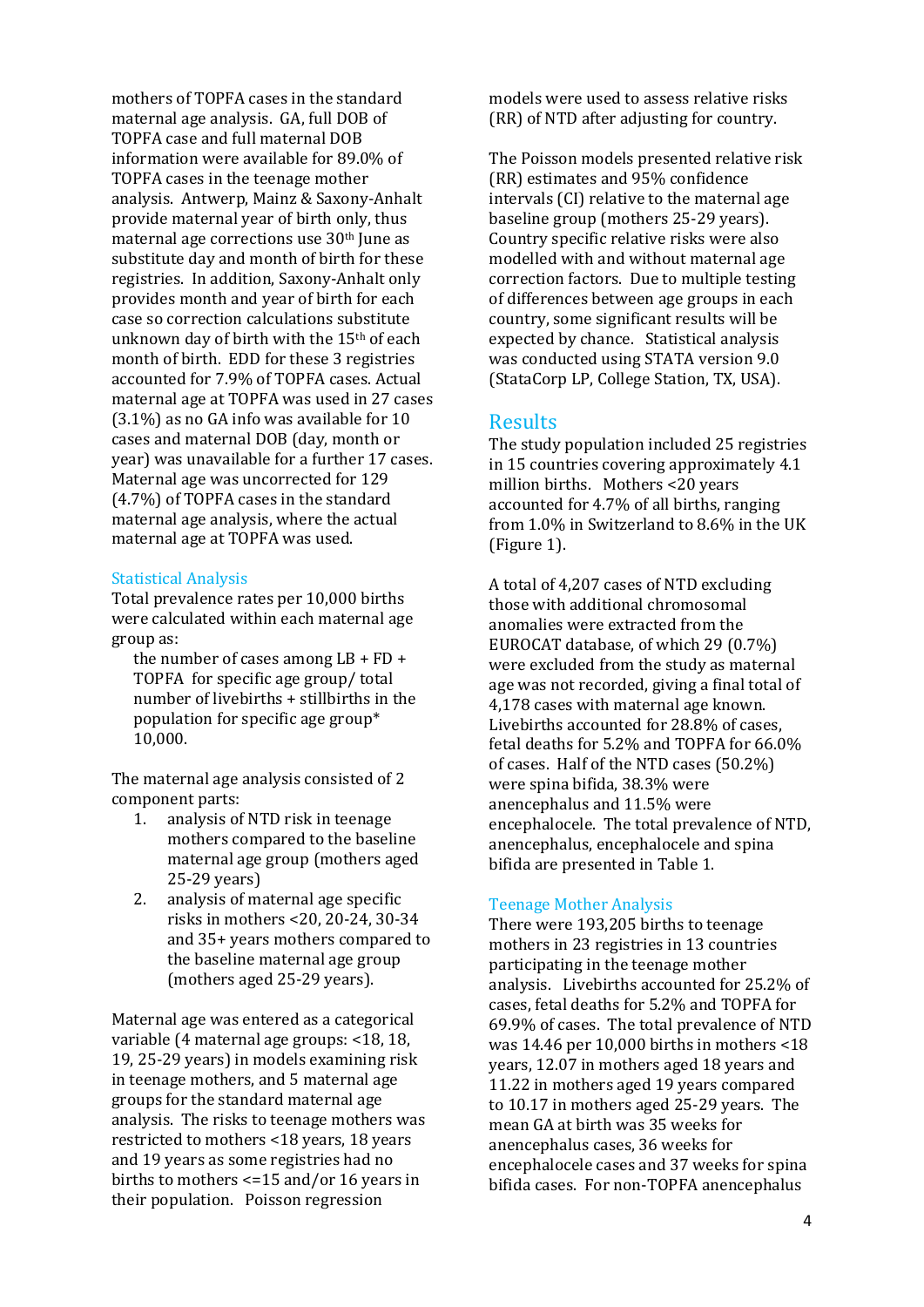cases, 36.8% were <18 years, 21.1% were 18 years and 42.1% were 19 years. For non‐TOPFA encephalocele, 33.3% were <18 years, 11.1% were 18 years and 55.6% were 19 years. For non-TOPFA spina bifida cases, 35.68% were <18 years, 37.8% were 18 years and 26.7% were 19 years.

Table 2 shows the relative risk (RR) of NTD in teenage mothers compared to mothers aged 25‐29 years. Mothers <18 years had significantly greater risk of NTD compared to mothers 25‐29 years (RR=1.42, 95% CI 1.14‐1.78) and this risk remained after correcting maternal age at TOPFA to maternal age at term delivery (RR=1.31, 95% CI 1.04‐1.66). Adjusting for the effect of country reduced the risk estimate slightly but it remained statistically significant (RR=1.29, 95% CI 1.03‐1.63). Correcting the risk estimate for maternal age at TOPFA and country reduced the risk estimate further and was no longer statistically significant (RR=1.19, 95% CI 0.94‐1.52). No statistically significant increase in risk of NTD was found for mothers aged 18 or 19 years compared to mothers aged 25‐29 years.

Table 3 shows the relative risk (RR) of anencephalus in teenage mothers compared to mothers aged 25‐29 years. The crude RR was statistically significant for mothers <18 years (RR=1.57, 95% CI 1.11‐2.22) and mothers aged 19 years (RR=1.42, 95% CI 1.04‐1.93). Adjusting the crude RR for country reduced the risk estimate for mothers <18 years from 57% to 42%, which was borderline statistically significant (p=0.05); and reduced the risk for mothers aged 19 years from 42% to 30% (RR=1.30, 95% CI 0.95‐1.78). Correcting the risk estimates of anencephalus for the effect of maternal age at TOPFA and country reduced the risk estimates for all ages further so that they were no longer statistically significant from the baseline maternal age group (mothers 25‐29 years). RR for mothers <18 years was 1.38 (95% CI 0.96‐1.97) and for mothers 19 years RR was 1.28 (95% CI 0.93-1.76). Country specific RR of anencephalus are shown in Figures 2a, b and c for mothers <18 years, 18 years and 19 years compared to mothers aged 25‐29 years. A significant increased risk of anencephalus in mothers <18 years

compared to mothers aged 25‐29 years was found in Ireland and in Switzerland after correcting for maternal age at TOPFA.

Table 4 shows the RR of encephalocele in teenage mothers compared to the mothers aged 25‐29 years. There was no significant increased risk for teenage mothers compared to the baseline maternal age group.

Table 5 shows the RR of spina bifida in teenage mothers compared to mothers 25‐ 29 years. No significant increased risk was found for teenage mothers compared to mothers aged 25‐29 years. Figures 3a, b and c show the country specific RR of spina bifida by age of mother compared to mothers aged 25‐29 years. A significant increased risk of spina bifida in mothers <18 years and 18 years compared to mothers aged 25‐29 years was found in Italy.

#### Standard Maternal Age Analysis

Table 6 shows the risks of NTD according to maternal age. Younger mothers (<25 years) have a significant increased risk of NTD compared to mothers aged 25‐29 years. The risk estimate is reduced in teenage mothers after correction for maternal age at TOPFA. Correction for country and maternal age at TOPFA brings the risk estimate for teenage mothers close to 1 and is no longer statistically significant (RR=1.06, 95% CI 0.92‐1.22). The increased risk remains for mothers aged 20‐24 years after adjusting for maternal age at TOPFA and country (RR=1.15, 95% CI 1.05‐1.26). Mothers aged 30‐34 years have a reduced risk of NTD compared to mothers aged 25‐ 29 years. This protective effect disappears after correction for maternal age at TOPFA and country (RR=0.94, 95% CI 0.86‐1.02). Although not statistically significant, the risk estimates increase in mothers 35 years and older following correction of maternal age at TOPFA. The risk estimates decrease in mothers <20 years following correction for maternal age at TOPFA.

Table 7 shows the maternal age risks associated with anencephalus. A significant increased risk of anencephalus is found in younger mothers compared to the baseline group (mothers 25‐29 years). Adjusting for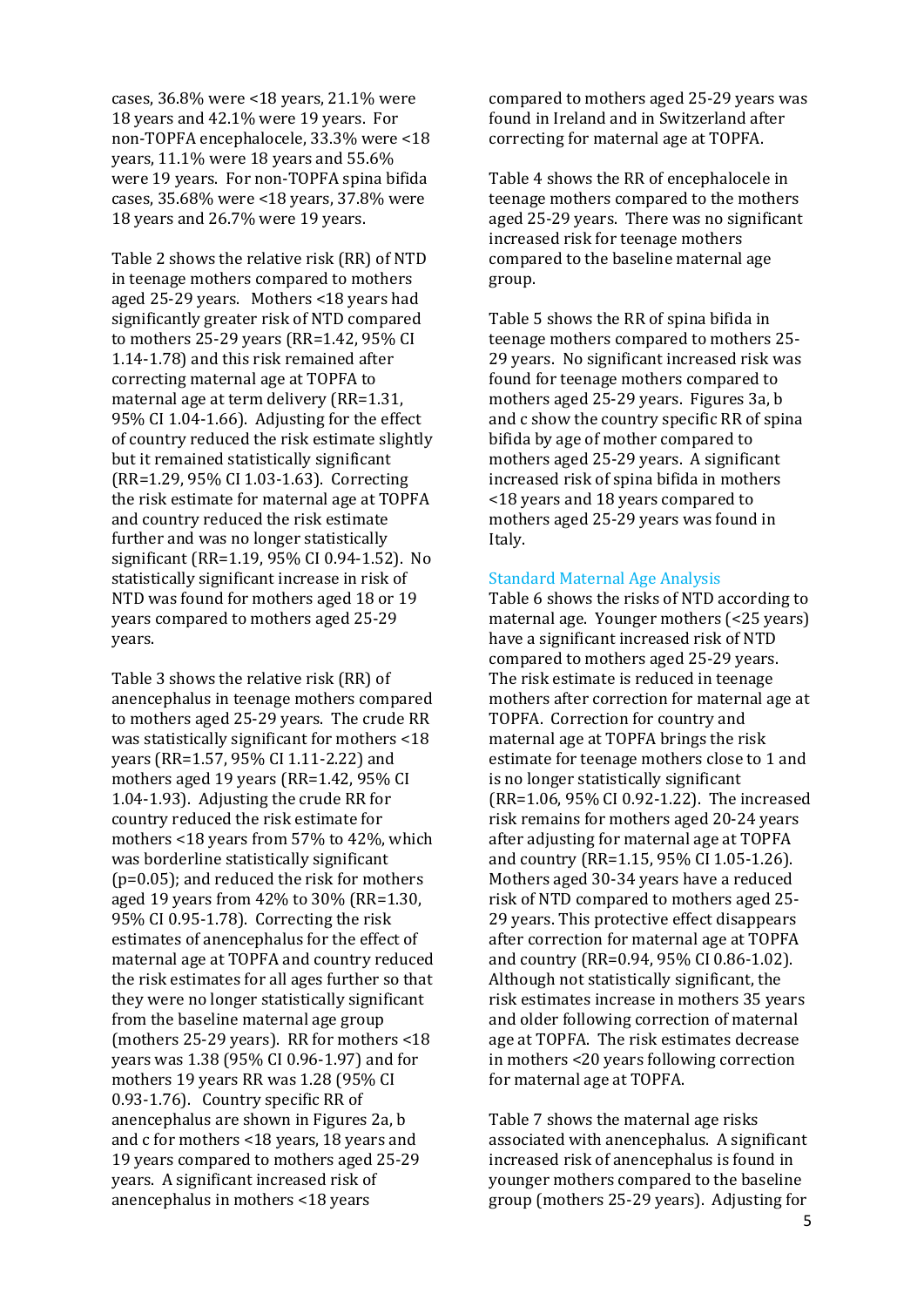maternal age at TOPFA and country reduces the risk estimate in mothers <20 years from 50% to 17% which is no longer statistically significant. The increased risk in mothers 20‐24 years remains after adjusting for maternal age at TOPFA and country (RR=1.27, 95% CI 1.09‐1.47). The risk estimates for older mothers were close to 1 and not statistically significant. Correction for maternal age at TOPFA increases the risk estimates of anencephalus particularly for mothers 35 years and older, although these are not statistically significant, and decreases the risk estimates in mothers <20 years.

Table 8 shows the maternal age risks associated with encephalocele compared to mothers 25‐29 years. No significant increased or decreased risks were found. The risk estimates, although not statistically significant decreased in mothers <20 years and increased in mothers 35 years and older following correction of maternal age at TOPFA.

Table 9 shows the maternal age risks associated with spina bifida compared to mothers 25‐29 years. A significant decreased risk was found for mothers 30‐34 years compared to mothers aged 25‐29 years. This significant reduced risk remained after correction for maternal age at TOPFA and after adjusting for country. However, the risk disappeared when both correction factors were applied simultaneously (RR=0.93, 95% CI 0.83‐ 1.04). Correcting for maternal age at TOPFA reduced the risk estimates in mothers <20 years and increased the risk estimates in mothers 35 years and older.

# **Conclusions**

When risks among teenage mothers are studied, maternal age correction can make a considerable difference to risk estimates.

Overall, there is evidence that young mothers are at higher risk of anencephaly but not of spina bifida.

The excess risk of anencephaly among mothers <20 is in the order of 20% and this excess risk continues in the 20‐24 age group.

The evidence that excess risk is greatest in the youngest mothers (<18 years) is not strong.

The data are compatible with a higher risk of encephalocele among young mothers, but numbers were too small to rule out a chance statistical variation.

#### References

- 1 EUROCAT prevalence tables: http://www.eurocat.ulster.ac.uk/pubd ata/tables.html
- 2 Loane M, Dolk H, Morris J and a EUROCAT Working Group. Maternal age specific risk of non‐chromosomal anomalies. British Journal Obstetrics & Gynaecology 2009; 116: 1111‐1119
- 3 Coverage of the European Population, Birth Year 2007, by EUROCAT Full or Associate Member Registries (August 2010) http://www.eurocat‐ network.eu/content/EUROCAT‐ Population‐Table‐I.pdf
- 4 EUROCAT registry descriptions: http://www.eurocat‐ network.eu/ABOUTUS/MemberRegistr ies/MembersAndRegistryDescriptions/ AllMember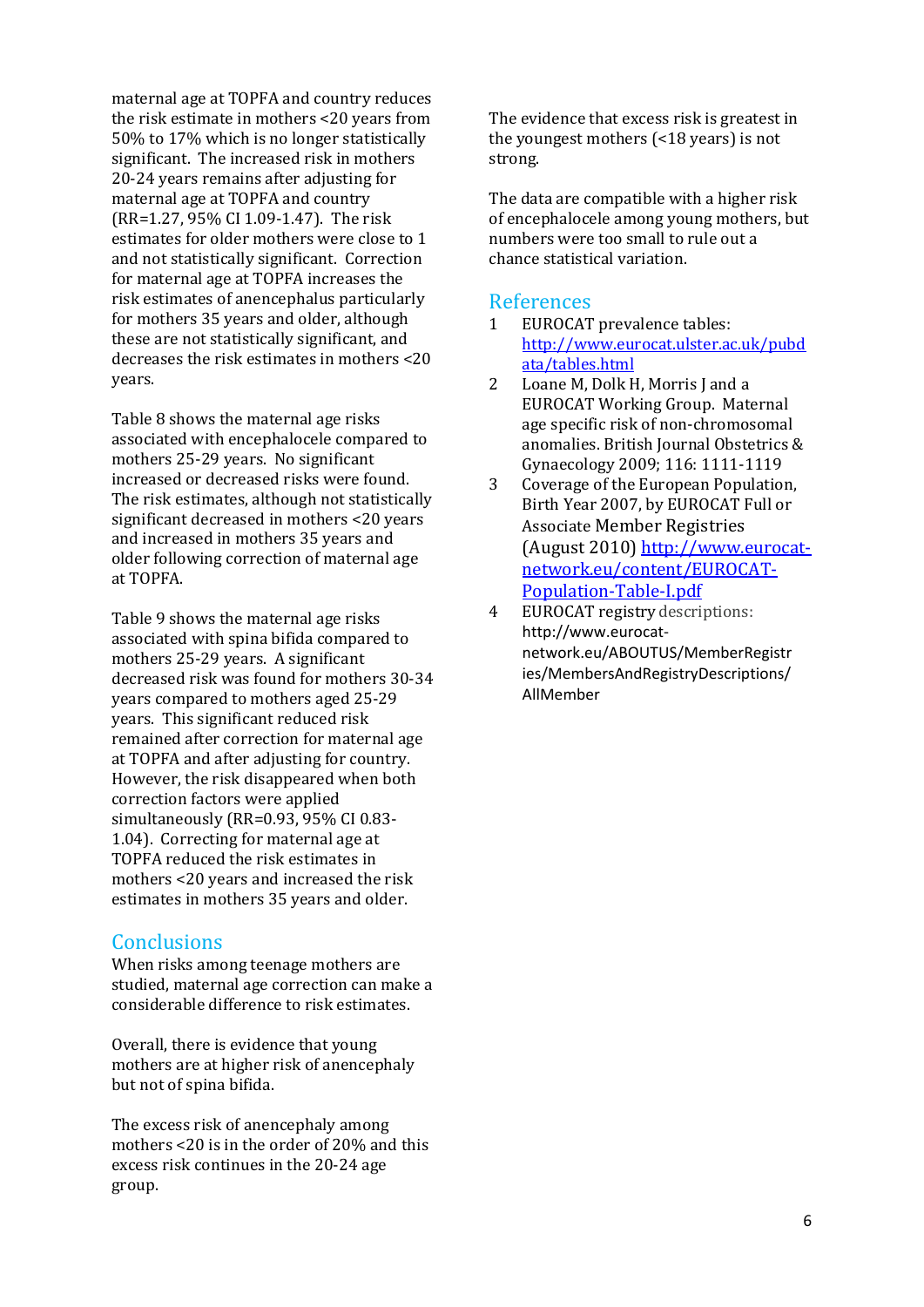Table 1: Total prevalence (and 95% CI) of NTD, anencephalus, encephalocele and spina bifida per 10,000 births excluding chromosomal anomalies in 25 EUROCAT registries, 15 countries of Europe, 2000‐2008, with maternal age known

| Country        | <b>EUROCAT Registries</b>  | <b>No NTD</b> | <b>Prevalence of</b> | <b>Prevalence of</b> | <b>Prevalence of</b> | Prevalence of spina |
|----------------|----------------------------|---------------|----------------------|----------------------|----------------------|---------------------|
|                |                            | cases         | NTD per 10,000       | anencephalus per     | encephalocele per    | bifida per 10,000   |
|                |                            |               | births               | 10,000 births        | 10,000 births        | births              |
| Austria        | Styria                     | 82            | 8.77                 | 1.93                 | 1.71                 | 5.14                |
|                |                            |               | $(7.06 - 10.89)$     | $(1.21 - 3.06)$      | $(1.05 - 2.79)$      | $(3.87 - 6.81)$     |
| Belgium        | Antwerp                    | 142           | 8.54                 | 2.65                 | 0.54                 | 5.35                |
|                |                            |               | $(7.24 - 10.06)$     | $(1.97 - 3.55)$      | $(0.28 - 1.04)$      | $(4.35 - 6.58)$     |
| Croatia        | Zagreb                     | 25            | 4.64                 | 1.67                 | 1.11                 | 1.86                |
|                |                            |               | $(3.14 - 6.87)$      | $(0.87 - 3.21)$      | $(0.50 - 2.48)$      | $(1.00-3.45)$       |
| <b>Denmark</b> | Odense                     | 54            | 11.24                | 4.37                 | 1.25                 | $5.62$              |
|                |                            |               | $(8.61 - 14.68)$     | $(2.85 - 6.70)$      | $(0.56 - 2.78)$      | $(3.85 - 8.20)$     |
| France         | Paris, Strasbourg          | 417           | 12.70                | 5.39                 | 1.71                 | 5.60                |
|                |                            |               | $(11.53 - 13.98)$    | $(4065 - 6.24)$      | $(1.31 - 2.22)$      | $(4.85 - 6.47)$     |
| Germany        | Mainz, Saxony-Anhalt       | 201           | 11.00                | 2.74                 | 1.48                 | 6.79                |
|                |                            |               | $(9.58 - 12.63)$     | $(2.07 - 3.61)$      | $(1.01 - 2.15)$      | $(5.69 - 8.09)$     |
| Ireland        | Cork and Kerry, Dublin, SE | 263           | 8.19                 | 3.08                 | 0.72                 | 4.39                |
|                | Ireland                    |               | $(7.25-9.24)$        | $(2.53 - 3.75)$      | $(0.48 - 1.08)$      | $(3.72 - 5.18)$     |
| Italy          | Emilia Romagna, Tuscany    | 298           | 5.36                 | 1.84                 | 0.65                 | 2.88                |
|                |                            |               | $(4.79 - 6.01)$      | $(1.51 - 2.23)$      | $(0.47 - 0.90)$      | $(2.47 - 3.36)$     |
| Malta          | Malta                      | 36            | 10.00                | 1.39                 | 2.22                 | 6.39                |
|                |                            |               | $(7.21 - 13.86)$     | $(0.58 - 3.34)$      | $(1.11 - 4.44)$      | $(4.25-9.61)$       |
| Netherlands    | North Netherlands          | 116           | 6.71                 | 1.79                 | 0.58                 | 4.34                |
|                |                            |               | $(5.59 - 8.05)$      | $(1.26 - 2.55)$      | $(0.31 - 1.08)$      | $(3.46 - 5.44)$     |
| Poland         | Wielkopolska               | 285           | 10.14                | 1.89                 | 1.10                 | 7.15                |
|                |                            |               | $(9.03 - 11.39)$     | $(1.44 - 2.47)$      | $(0.78 - 1.57)$      | $(6.23 - 8.21)$     |
| Portugal       | Southern Portugal          | 71            | 4.27                 | 1.92                 | 0.30                 | 2.04                |
|                |                            |               | $(3.38 - 5.38)$      | $(1.36 - 2.72)$      | $(0.13 - 0.72)$      | $(1.46 - 2.86)$     |
| Spain          | Barcelona, Basque Country  | 252           | 9.55                 | 5.19                 | 0.83                 | 3.53                |
|                |                            |               | $(8.45 - 10.81)$     | $(4.39 - 6.14)$      | $(0.55 - 1.27)$      | $(2.88 - 4.32)$     |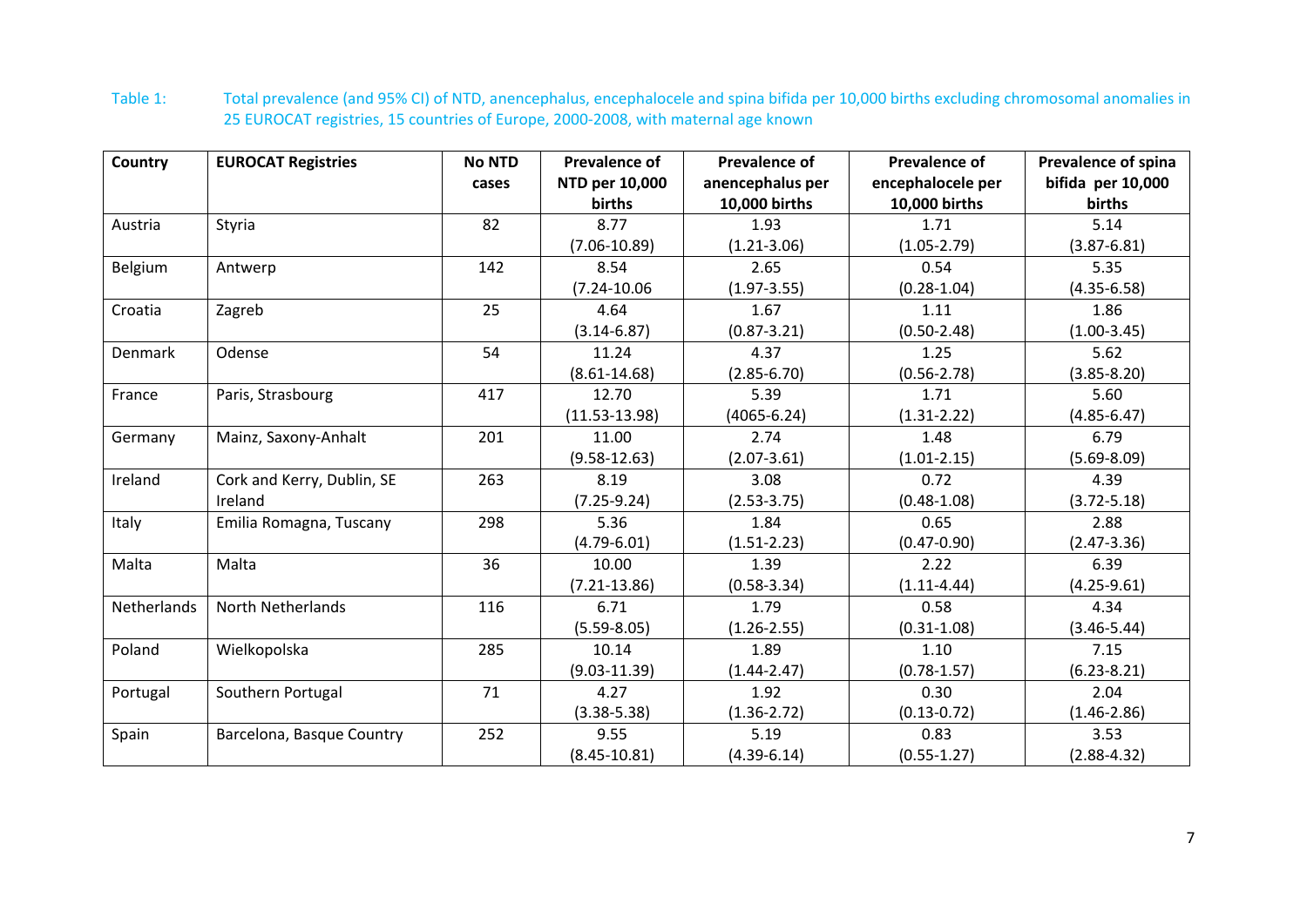Table 1: Total prevalence (and 95% CI) of NTD, anencephalus, encephalocele and spina bifida per 10,000 births excluding chromosomal anomalies in 25 EUROCAT registries, 15 countries of Europe, 2000‐2008, with maternal age known (Cont'd)

| Country     | <b>EUROCAT Registries</b>   | <b>No NTD</b> | Prevalence of            | <b>Prevalence of</b>              | <b>Prevalence of</b>               | Prevalence of spina         |
|-------------|-----------------------------|---------------|--------------------------|-----------------------------------|------------------------------------|-----------------------------|
|             |                             | cases         | NTD per 10,000<br>births | anencephalus per<br>10,000 births | encephalocele per<br>10,000 births | bifida per 10,000<br>births |
|             |                             |               |                          |                                   |                                    |                             |
| Switzerland | Vaud                        | 75            | 11.51                    | 3.99                              | 2.92                               | 4.60                        |
|             |                             |               | $(9.18 - 14.43)$         | $(2.72 - 5.86)$                   | $(1.86 - 4.57)$                    | $(3.22 - 6.58)$             |
| UK          | E Midlands & S Yorkshire, N | 1861          |                          |                                   |                                    |                             |
|             | England, Thames Valley,     |               | 12.28                    | 5.25                              | 1.36                               | 5.68                        |
|             | Wales, Wessex               |               | $(11.74 - 12.85)$        | $(4.89 - 5.62)$                   | $(1.19-1.56)$                      | $(5.31 - 6.07)$             |
| Total       |                             | 4178          | 9.83                     | 3.76                              | 1.13                               | 4.94                        |
|             |                             |               | $(9.54 - 10.13)$         | $(3.58 - 3.95)$                   | $(1.03 - 1.24)$                    | $(4.73 - 5.15)$             |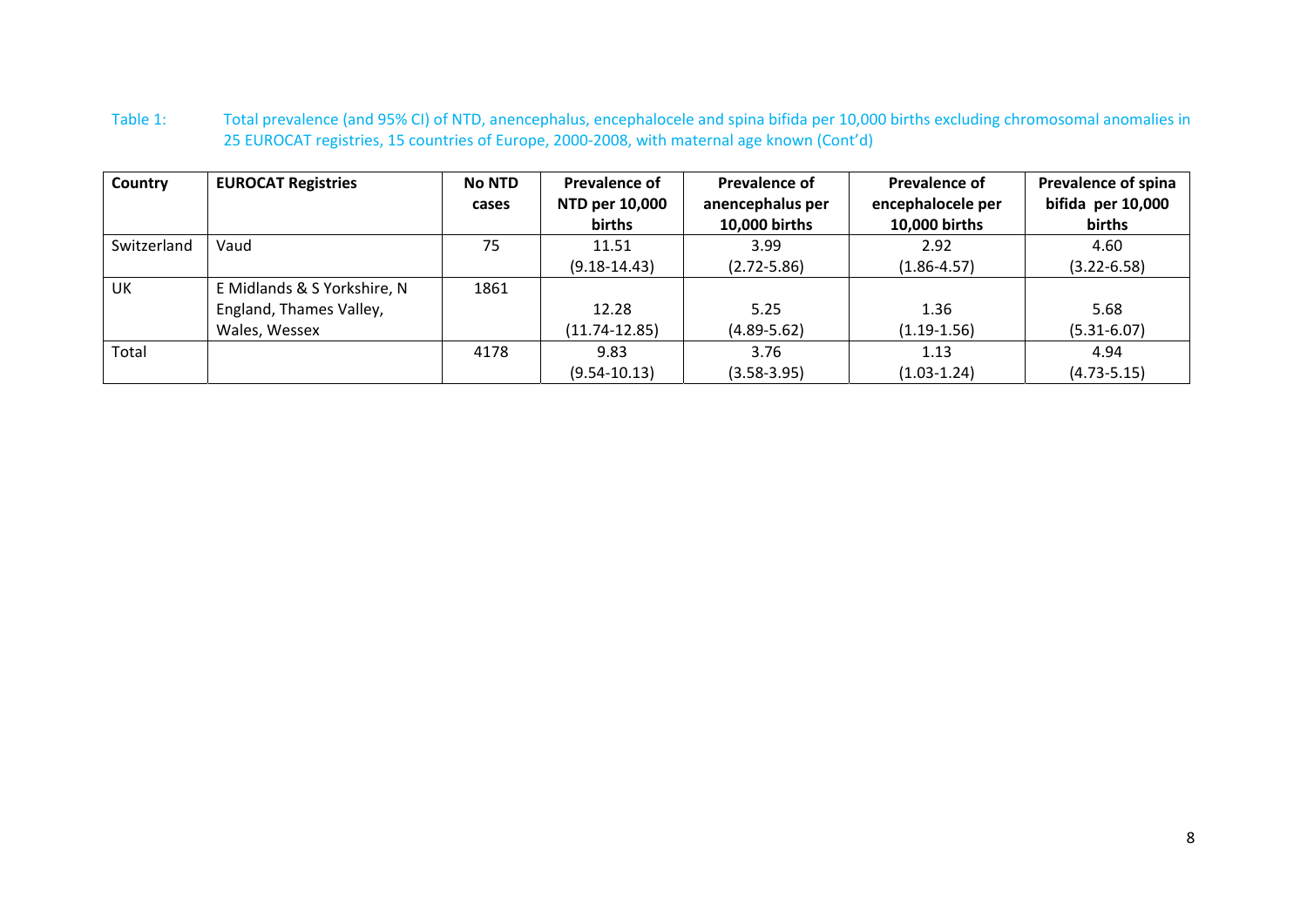

### Figure 1: The proportion of births to mothers less than 20 years covered by EUROCAT registries by maternal age and country, 2000‐2008\*

\*Information on births to mothers <20 years by single year of age (<=17 years, 18 years and 19 years) was available for all registries/countries for the period 2000-2008 with the exception of France, Strasbourg and Ireland, Cork & Kerry (data available for 2000‐2005); Germany, Mainz ( data available for 2000‐2007); Italy (data available in Tuscany for 2001‐2008 and Emilia Romagna for 2004‐2008); Portugal (data available for 2002‐2008); and Spain, Barcelona and Basque Country (data available for 2000‐2007). Croatia and Poland were unable to provide the number of births to mothers <20 years by single year of age (Polish data available for 2000‐2007 only).

| Table 2:<br>Relative risk (and 95% CI) of NTD in younger mothers compared to baseline maternal<br>age (mothers 25-29 years), 23 EUROCAT registries, 13 countries, 2000-2008 |                 |                 |                 |                |  |
|-----------------------------------------------------------------------------------------------------------------------------------------------------------------------------|-----------------|-----------------|-----------------|----------------|--|
|                                                                                                                                                                             | <b>Mothers</b>  | <b>Mothers</b>  | <b>Mothers</b>  | <b>Mothers</b> |  |
|                                                                                                                                                                             | <18 years       | 18 years        | 19 years        | 25-29 years    |  |
| Number of NTD                                                                                                                                                               | 82              | 69              | 89              | 1027           |  |
| Crude RR                                                                                                                                                                    | 1.42            | 1.19            | 1.10            | 1.00           |  |
|                                                                                                                                                                             | $(1.14 - 1.78)$ | $(0.93 - 1.51)$ | $(0.89 - 1.37)$ |                |  |
| Crude RR                                                                                                                                                                    | 1.31            | 1.02            | 1.04            | 1.00           |  |
| corrected                                                                                                                                                                   | $(1.04 - 1.66)$ | $(0.78 - 1.33)$ | $(0.83 - 1.30)$ |                |  |
| Adjusted* RR                                                                                                                                                                | 1.29            | 1.08            | 1.02            | 1.00           |  |
|                                                                                                                                                                             | $(1.03 - 1.63)$ | $(0.85 - 1.38)$ | $(0.82 - 1.27)$ |                |  |
| Adjusted* RR                                                                                                                                                                | 1.19            | 0.93            | 0.96            | 1.00           |  |
| corrected                                                                                                                                                                   | $(0.94 - 1.52)$ | $(0.71 - 1.22)$ | $(0.77 - 1.21)$ |                |  |

Table 2: Relative risk (and 95% CI) of NTD in younger mothers compared to baseline maternal

RR corrected= TOPFA cases corrected for maternal age at term (40 weeks gestational age) Adjusted\*= Adjusted for country

RR= Relative Risk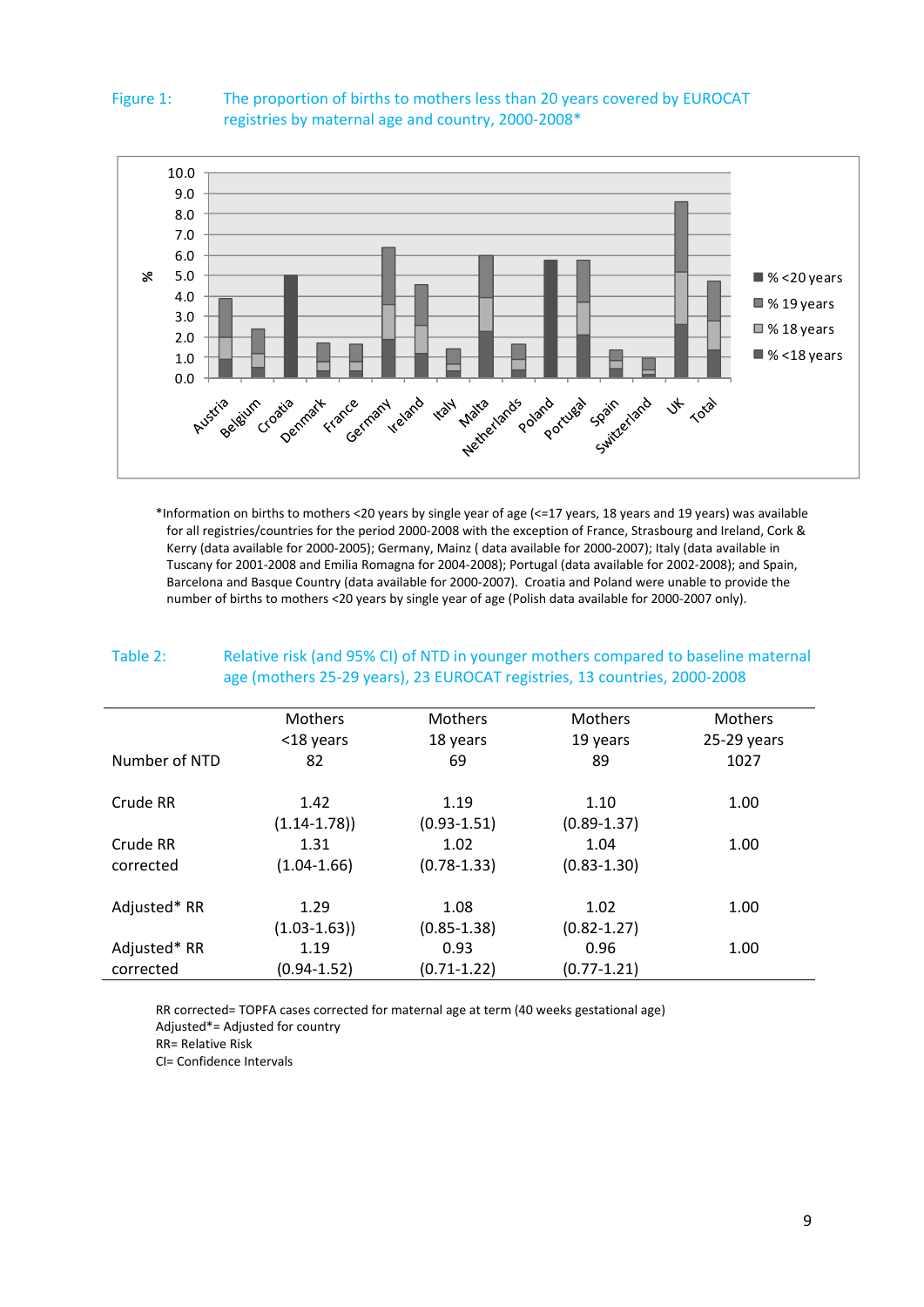|              | <b>Mothers</b>  | <b>Mothers</b>  | <b>Mothers</b>  | <b>Mothers</b> |  |
|--------------|-----------------|-----------------|-----------------|----------------|--|
|              | <18 years       | 18 years        | 19 years        | $25-29$ years  |  |
| Number of    | 35              | 28              | 44              | 396            |  |
| Anencephalus |                 |                 |                 |                |  |
| Crude RR     | 1.57            | 1.25            | 1.42            | 1.00           |  |
|              | $(1.11 - 2.22)$ | $(0.85 - 1.83)$ | $(1.04 - 1.93)$ |                |  |
| Crude RR     | 1.54            | 0.78            | 1.40            | 1.00           |  |
| corrected    | $(1.08 - 2.19)$ | $(0.48 - 1.27)$ | $(1.02 - 1.92)$ |                |  |
| Adjusted* RR | 1.42            | 1.13            | 1.30            | 1.00           |  |
|              | $(1.00-2.01)$   | $(0.76 - 1.66)$ | $(0.95 - 1.78)$ |                |  |
| Adjusted* RR | 1.38            | 0.70            | 1.28            | 1.00           |  |
| corrected    | $(0.96 - 1.97)$ | $(0.43 - 1.15)$ | $(0.93 - 1.76)$ |                |  |

#### Table 3: Relative risk (and 95% CI) of anencephalus in younger mothers compared to baseline maternal age (mothers 25‐29 years), 13 countries, 2000‐2008

RR corrected= TOPFA cases corrected for maternal age at term (40 weeks gestational age) Adjusted\*= Adjusted for country RR= Relative Risk

CI= Confidence Intervals

### Figure 2a: Country specific relative risks (with 95% CI) of anencephalus in mothers <18 years compared to mothers 25‐29 years, 13 countries, 2000‐2008

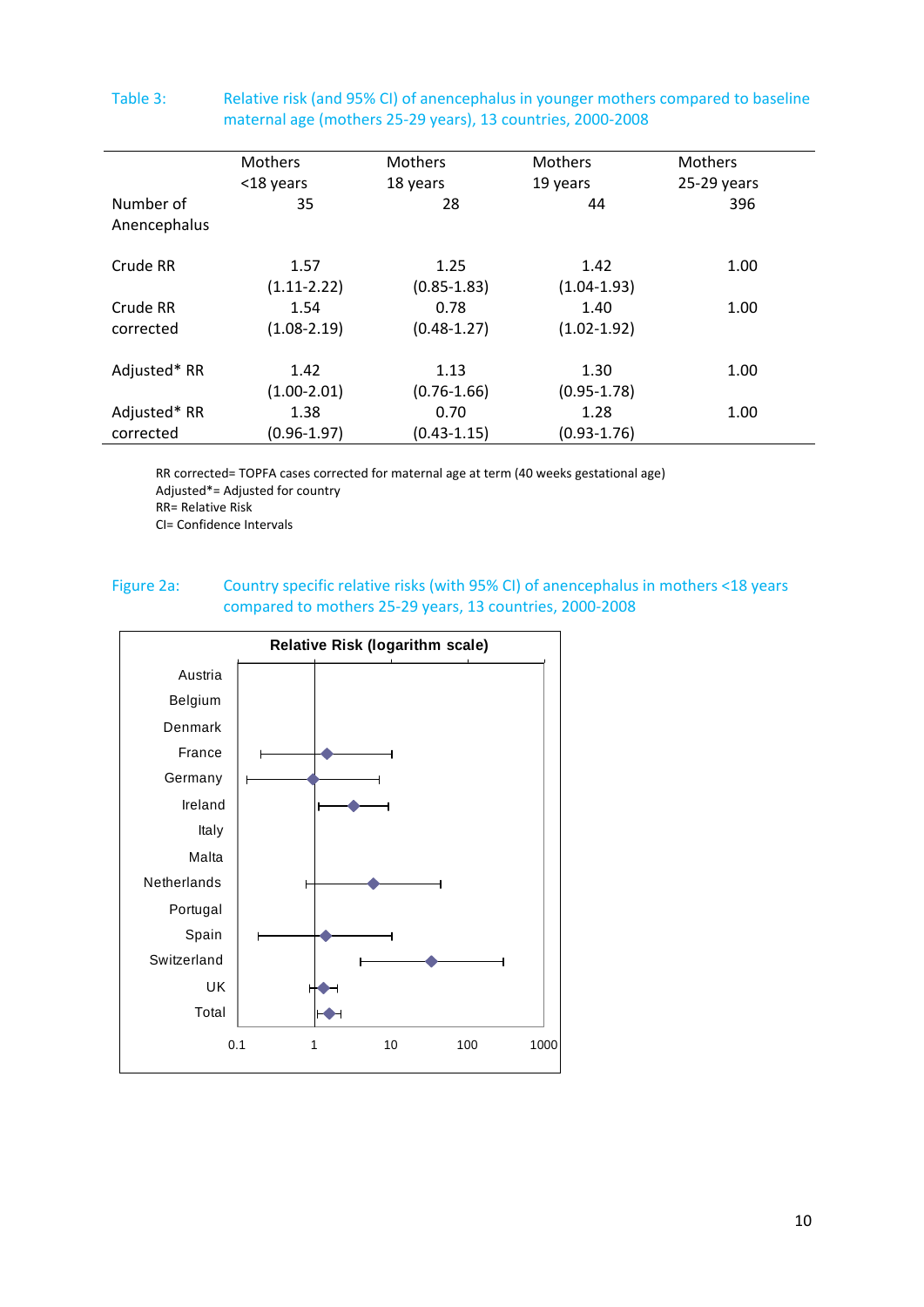#### Figure 2b: Country specific relative risks (with 95% CI) of anencephalus in mothers 18 years compared to mothers 25‐29 years, 13 countries, 2000‐2008



# Figure 2c: Country specific relative risks (with 95% CI) of anencephalus in mothers 19 years compared to mothers 25‐29 years, 13 countries, 2000‐2008

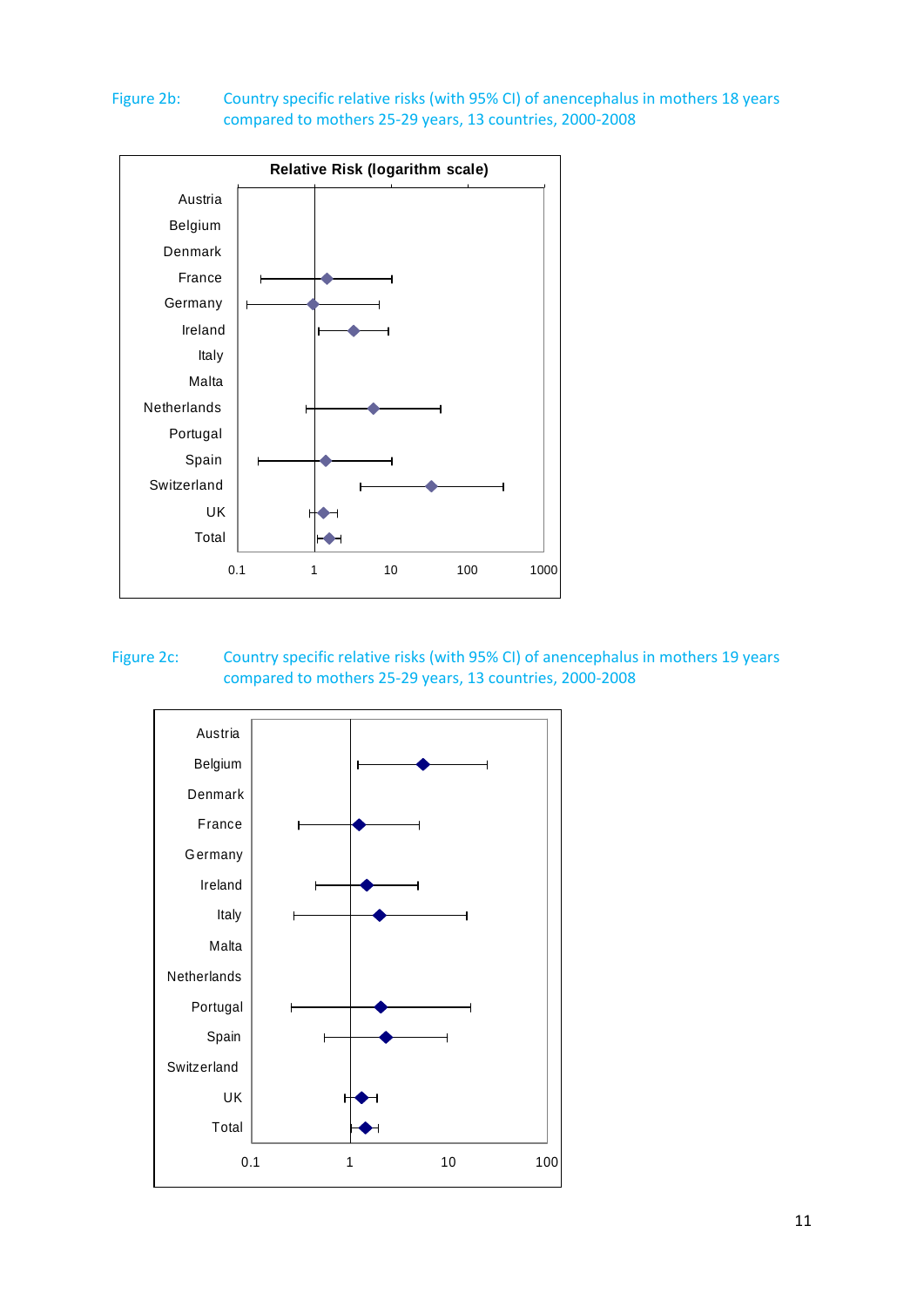|               |                 |                 | $\frac{1}{2}$   |                |
|---------------|-----------------|-----------------|-----------------|----------------|
|               | Mothers         | <b>Mothers</b>  | <b>Mothers</b>  | <b>Mothers</b> |
|               | <18 years       | 18 years        | 19 years        | $25-29$ years  |
| Number of     | 11              | 6               | 13              | 108            |
| Encephalocele |                 |                 |                 |                |
| Crude RR      | 1.81            | 0.98            | 1.53            | 1.00           |
|               | $(0.98 - 3.37)$ | $(0.43 - 2.23)$ | $(0.86 - 2.73)$ |                |
| Crude RR      | 1.66            | 0.99            | 1.31            | 1.00           |
| corrected     | $(0.87 - 3.18)$ | $(0.44 - 2.25)$ | $(0.70 - 2.44)$ |                |
| Adjusted* RR  | 1.65            | 0.90            | 1.43            | 1.00           |
|               | $(0.88 - 3.11)$ | $(0.39 - 2.05)$ | $(0.80 - 2.55)$ |                |
| Adjusted* RR  | 1.51            | 0.90            | 1.21            | 1.00           |
| corrected     | $(0.78 - 2.91)$ | $(0.39 - 2.06)$ | $(0.65 - 2.27)$ |                |

#### Table 4: Relative risk (and 95% CI) of encephalocele in younger mothers compared to baseline maternal age (mothers 25‐29 years), 13 countries, 2000‐2008

RR corrected= TOPFA cases corrected for maternal age at term (40 weeks gestational age) Adjusted\*= Adjusted for country

RR= Relative Risk

CI= Confidence Intervals

NS= Not statistically significant at P<0.05 level

### Table 5: Relative risk (and 95% CI) of spina bifida in younger mothers compared to baseline maternal age (mothers 25‐29 years), 13 countries, 2000‐2008

|              | <b>Mothers</b>  | <b>Mothers</b>  | <b>Mothers</b>  | <b>Mothers</b> |
|--------------|-----------------|-----------------|-----------------|----------------|
|              | <18 years       | 18 years        | 19 years        | $25-29$ years  |
| Number of    | 36              | 35              | 32              | 523            |
| Spina bifida |                 |                 |                 |                |
|              |                 |                 |                 |                |
| Crude RR     | 1.23            | 1.18            | 0.78            | 1.00           |
|              | $(0.87 - 1.72)$ | $(0.84 - 1.66)$ | $(0.55 - 1.11)$ |                |
| Crude RR     | 1.08            | 1.21            | 0.72            | 1.00           |
| corrected    | $(0.75 - 1.55)$ | $(0.86 - 1.70)$ | $(0.50 - 1.05)$ |                |
|              |                 |                 |                 |                |
| Adjusted* RR | 1.13            | 1.09            | 0.72            | 1.00           |
|              | $(0.80 - 1.58)$ | $(0.77 - 1.54)$ | $(0.51 - 1.04)$ |                |
| Adjusted* RR | 0.99            | 1.11            | 0.67            | 1.00           |
| corrected    | $(0.69 - 1.43)$ | $(0.79 - 1.57)$ | $(0.46 - 0.98)$ |                |

RR corrected= TOPFA cases corrected for maternal age at term (40 weeks gestational age) Adjusted\*= Adjusted for country

RR= Relative Risk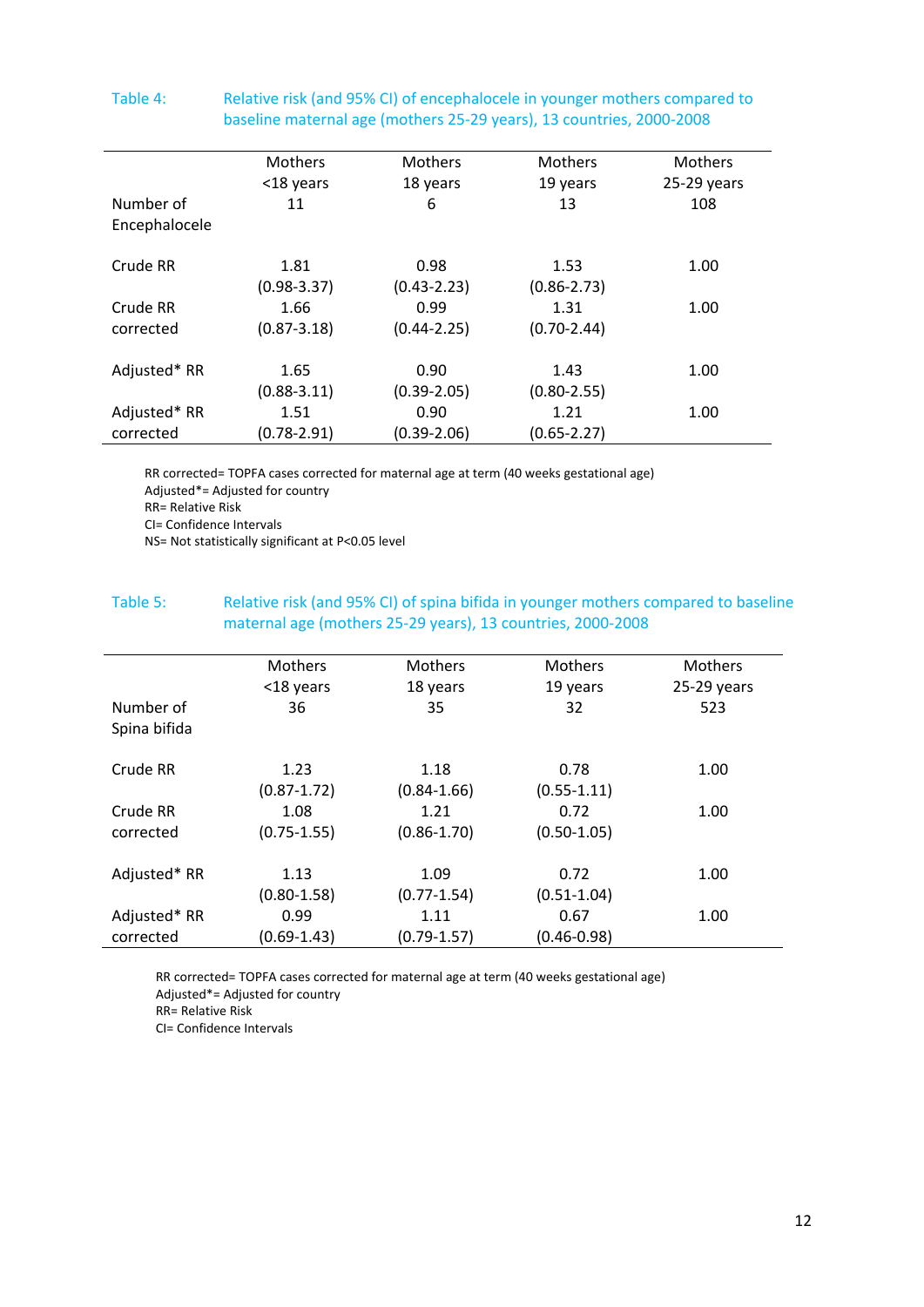### Table 3a: Country specific relative risk (with 95% CI) of spina bifida in mothers <18 years compared to mothers 25‐29 years, 13 countries, 2000‐2008



#### Table 3b: Country specific relative risk (with 95% CI) of spina bifida in mothers 18 years compared to mothers 25‐29 years, 13 countries, 2000‐2008

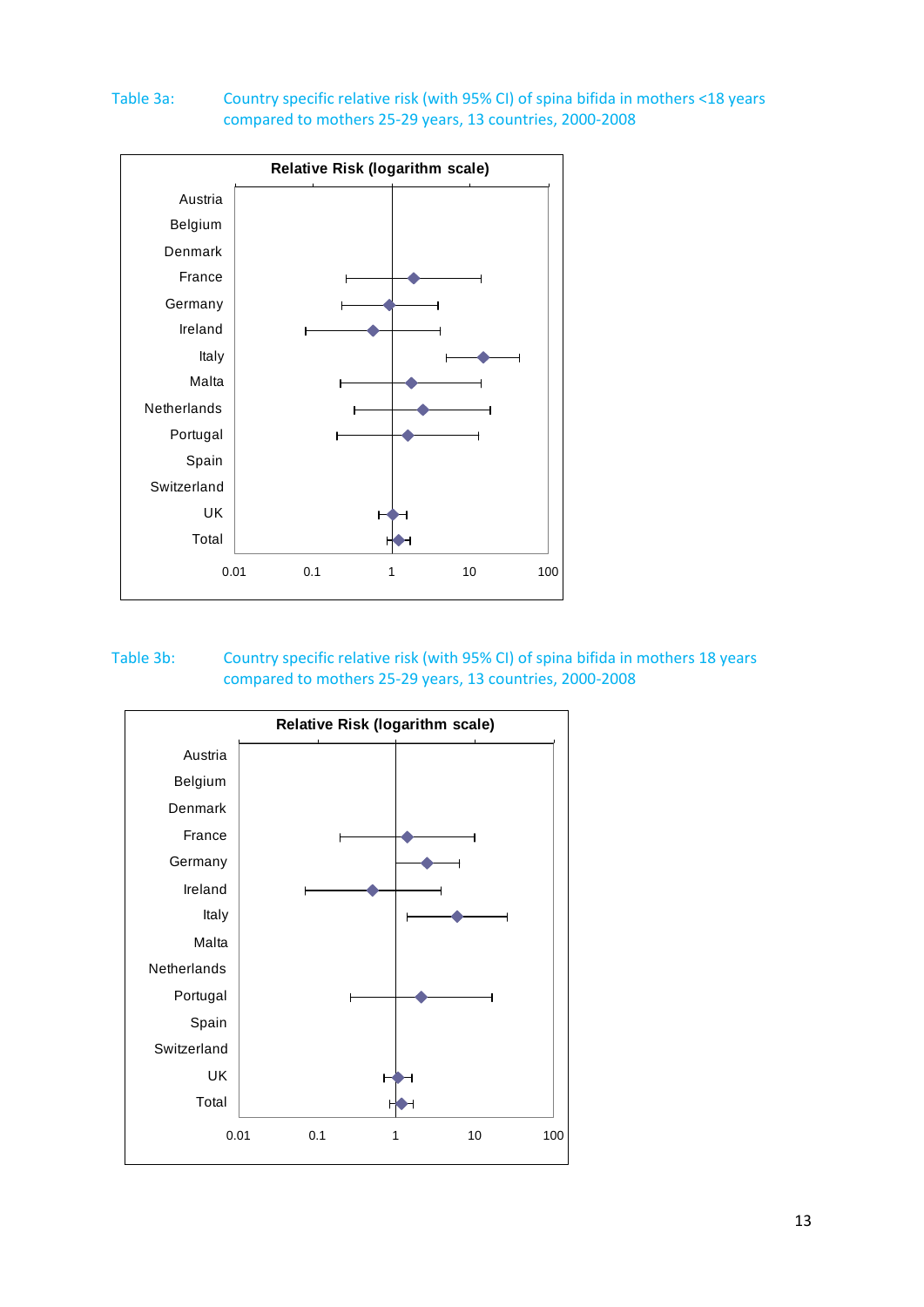#### Table 3c: Country specific relative risk (with 95% CI) of spina bifida in mothers 19 years compared to mothers 25‐29 years, 13 countries, 2000‐2008



# Table 6: Maternal age relative risk (and 95% CI) of NTD compared to baseline maternal age (mothers 25‐29 years), 15 countries, 2000‐2008

|               | Mothers         | Mothers         | Mothers   | Mothers         | <b>Mothers</b>  |
|---------------|-----------------|-----------------|-----------|-----------------|-----------------|
|               | $20$            | $20 - 24$       | $25 - 29$ | 30-34           | $35+$           |
| Number of NTD | 262             | 821             | 1166      | 1158            | 771             |
| cases         |                 |                 |           |                 |                 |
|               |                 |                 |           |                 |                 |
| Crude RR      | 1.26            | 1.19            | 1.00      | 0.88            | 0.95            |
|               | $(1.10-1.44)$   | $(1.09-1.31)$   |           | $(0.81 - 0.96)$ | $(0.86 - 1.04)$ |
| Crude RR      | 1.15            | 1.20            | 1.00      | 0.92            | 1.01            |
| corrected     | $(1.00-1.32)$   | $(1.10-1.31)$   |           | $(0.85 - 1.00)$ | $(0.93 - 1.11)$ |
|               |                 |                 |           |                 |                 |
| Adjusted* RR  | 1.16            | 1.15            | 1.00      | 0.90            | 0.97            |
|               | $(1.01 - 1.33)$ | $(1.05 - 1.26)$ |           | $(0.83 - 0.97)$ | $(0.88 - 1.06)$ |
| Adjusted* RR  | 1.06            | 1.15            | 1.00      | 0.94            | 1.04            |
| corrected     | $(0.92 - 1.22)$ | $(1.05 - 1.26)$ |           | $(0.86 - 1.02)$ | $(0.95 - 1.14)$ |

RR corrected= TOPFA cases corrected for maternal age at term (40 weeks gestational age) Adjusted\*= Adjusted for country

RR= Relative Risk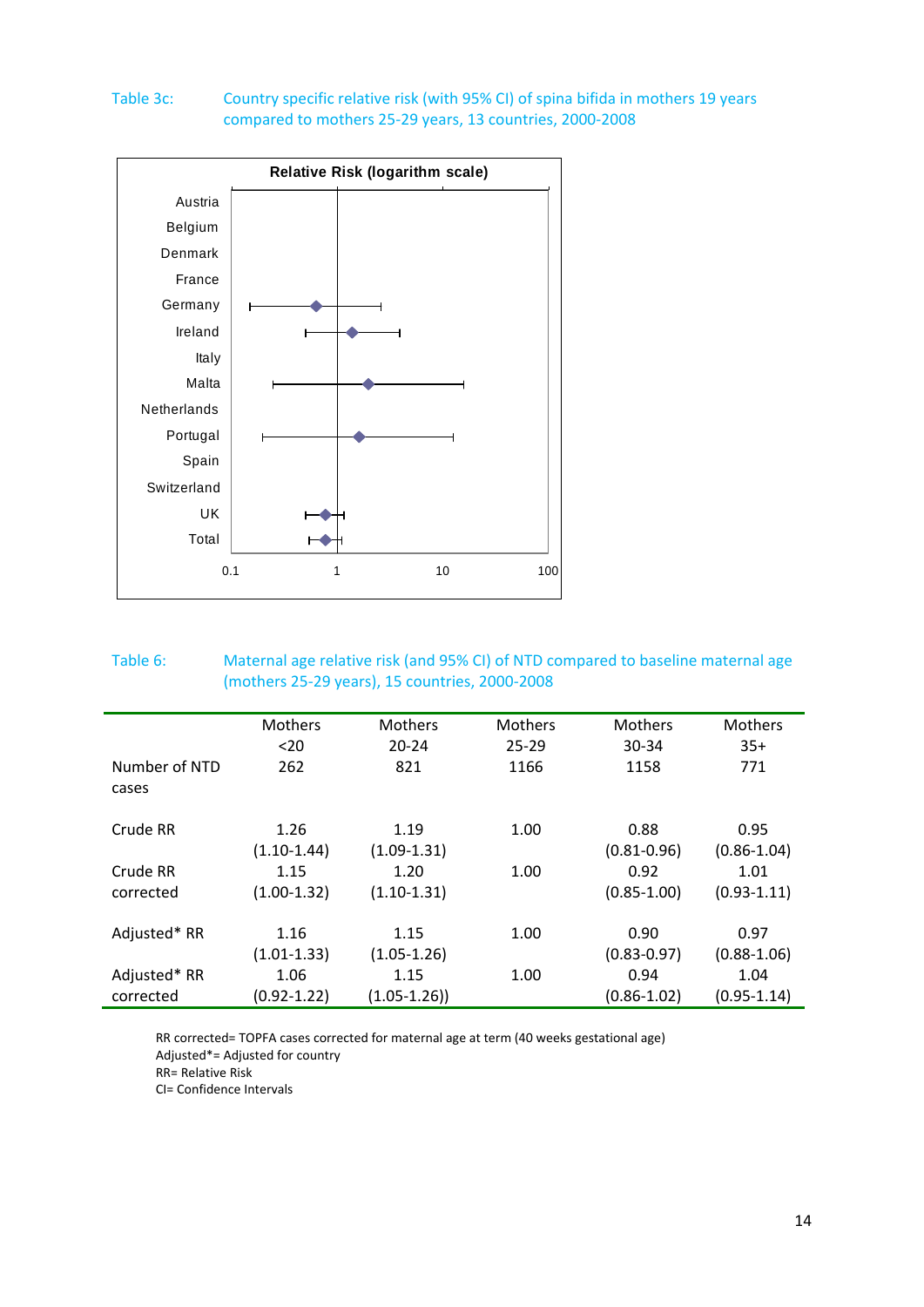|                           | Mothers         | <b>Mothers</b>   | <b>Mothers</b> | <b>Mothers</b>  | <b>Mothers</b>  |
|---------------------------|-----------------|------------------|----------------|-----------------|-----------------|
|                           | $20$            | $20 - 24$        | $25 - 29$      | 30-34           | $35+$           |
| Anencephalus<br>cases (n) | 113             | 317              | 422            | 455             | 292             |
| Crude RR                  | 1.50            | 1.27             | 1.00           | 0.96            | 0.99            |
|                           | $(1.22 - 1.84)$ | $(1.10-1.47)$    |                | $(0.84 - 1.09)$ | $(0.85 - 1.15)$ |
| Crude RR                  | 1.33            | 1.31             | 1.00           | 1.00            | 1.11            |
| corrected                 | $(1.06 - 1.66)$ | $(1.13 - 1.52)$  |                | $(0.88 - 1.14)$ | $(0.96 - 1.28)$ |
| Adjusted* RR              | 1.33            | 1.24             | 1.00           | 0.93            | 0.94            |
|                           | $(1.08 - 1.64)$ | $(1.07 - 1.43)$  |                | $(0.81 - 1.06)$ | $(0.81 - 1.10)$ |
| Adjusted* RR              | 1.17            | 1.27             | 1.00           | 0.97            | 1.06            |
| corrected                 | $(0.94 - 1.46)$ | $(1.09 - 1.47))$ |                | $(0.85 - 1.11)$ | $(0.91 - 1.22)$ |

#### Table 7: Maternal age relative risk (and 95% CI) of anencephalus compared to baseline maternal age (mothers 25‐29 years), 15 countries, 2000‐2008

RR corrected= TOPFA cases corrected for maternal age at term (40 weeks gestational age) Adjusted\*= Adjusted for country RR= Relative Risk CI= Confidence Intervals

#### Table 8: Maternal age relative risk (and 95% CI) of encephalocele compared to baseline maternal age (mothers 25‐29 years), 15 countries, 2000‐2008

|                            | Mothers         | Mothers         | <b>Mothers</b> | Mothers         | Mothers         |
|----------------------------|-----------------|-----------------|----------------|-----------------|-----------------|
|                            | $20$            | $20 - 24$       | $25 - 29$      | 30-34           | $35+$           |
| Encephalocele<br>cases (n) | 33              | 98              | 131            | 125             | 93              |
|                            |                 |                 |                |                 |                 |
| Crude RR                   | 1.41            | 1.27            | 1.00           | 0.85            | 1.02            |
|                            | $(0.96 - 2.06)$ | $(0.98 - 1.65)$ |                | $(0.66 - 1.08)$ | $(0.78 - 1.33)$ |
| Crude RR                   | 1.29            | 1.27            | 1.00)          | 0.85            | 1.08            |
| corrected                  | $(0.87 - 1.92)$ | $(0.97 - 1.65)$ |                | $(0.67 - 1.09)$ | $(0.83 - 1.40)$ |
|                            |                 |                 |                |                 |                 |
| Adjusted* RR               | 1.34            | 1.23            | 1.00           | 0.87            | 1.04            |
|                            | $(0.91 - 1.97)$ | $(0.95 - 1.60)$ |                | $(0.68 - 1.11)$ | $(0.80 - 1.37)$ |
| Adjusted* RR               | 1.22            | 1.23            | 1.00           | 0.88            | 1.11            |
| corrected                  | $(0.82 - 1.82)$ | $(0.94 - 1.60)$ |                | $(0.69 - 1.13)$ | $(0.85 - 1.45)$ |

RR corrected= TOPFA cases corrected for maternal age at term (40 weeks gestational age) Adjusted\*= Adjusted for country

RR= Relative Risk

Ĩ.